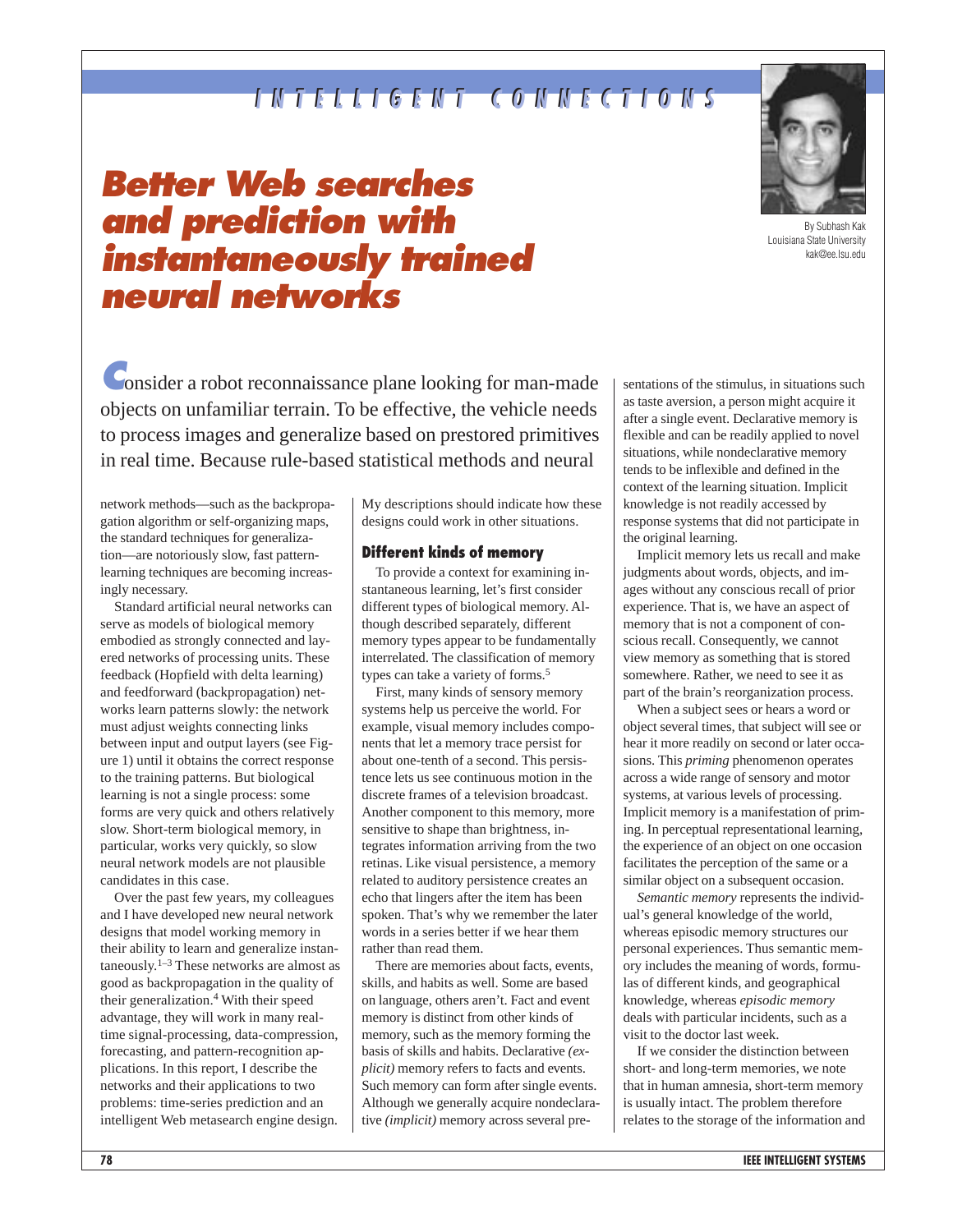not an impairment in perception or rule learning.

#### **Working memory**

More than 100 years ago, psychologists used the *digit span* to estimate working memory capacity.<sup>6</sup> To determine digit span, the subject views a sequence of digits that are to be repeated back in the same order. The length of the sequence is increased to the point where the subject always fails. The sequence at which the subject is right half the time is the digit span. For most people, the digit span is seven digits plus or minus two, with the actual values distributed from four or five to 10 or more.

If the digits are parceled into chunks, the number of digits memorized can increase greatly. Apparently, the number of chunks rather than the number of digits determines the capacity of immediate memory. By clever chunking of the parts of a digit sequence, a subject can memorize a very large sequence, running into thousands of digits.

If the immediate memory has many components, there must be a central executive where the processing by the subsystems comes together. The central executive is an attentional system that controls various visual and auditory subsystems, relating them to long-term memory. One auditory system is the *phonological loop*, which involves some process of rehearsal with subvocal speech to maintain the memory trace. Likewise, there appears to be a visio-spatial sketchpad that helps us memorize images.

The ability to remember also depends on mood and the level of physiological arousal. Performance appears to improve as arousal increases, up to some peak, beyond which it deteriorates. Different tasks are optimally performed at different levels of arousal.

Memories are also lost with time. Although learning appears to be linearly related to time, forgetting has a logarithmic relationship: the information loss is very rapid at first, then it slowly levels off. Short-term retention is influenced by events experienced during the retention interval (*retroactive interference*) and those occurring prior to the event that is to be remembered (*proactive interference*). Retroactive interference involves memory impairment caused by events between learning and testing—a new memory can supersede or otherwise impact an older

one. In *proactive inhibition*, the reverse process occurs: an old memory interferes with our ability to learn new information.

#### **A model for instantaneously learned working memory**

For our purposes here, the most significant aspects of biological working memory are its instantaneous or near-instantaneous nature and its limited capacity.

Our model of an *instantaneously trained neural network* (ITNN) builds on the idea of the dedicated "hardware" of the phonological loop or visio-spatial sketchpad. We take it that the sketchpad-type system faithfully represents all the training samples by allocating a unique neuron to each training sample. Such an allocation implies that the memory will be limited by the sketchpad's size.

Basically, to achieve this allocation, we need a network in which each hidden node acts as a sharp filter for its training sample. This node's output should be correlated with this sample and anticorrelated with all other training samples.

Consider the mapping  $Y = f(X)$ , where *X* and *Y* are *n*- and *m*-dimensional binary vectors. We consider binary neurons that output 1 if and only if the sum of the inputs exceeds 0. To realize the filter, we have it act as a hyperplane to separate the corner of the *n*-dimensional cube represented by the training vector. That's why we call our technique a *corner-classification* (CC) technique.7 We have various versions of the method, one of the more effective of which is called CC4. $8,9$  The weight is  $-1$  if the input is 0 and +1 if the input is 1.

To provide for effective nonzero thresholds to the hyperplane realized by the node, our technique assumes an extra input  $x_{n+1} =$ 1. The weight of the link from this node to a hidden neuron is  $r - s + 1$ , where *r* is the radius of generalization and *s* is the number of ones in the input sequence. The weights in the output layer are equal to 1 if the output value is 1 and –1 if the output value is 0. This amounts to learning both the input class and its complement. By assigning an input vector in the training sample to a unique hidden neuron, we can claim that the hidden neuron "stores" the training vector.

That the value of *r* defines the radius of generalization can be seen by considering the all-zero input vectors for which  $w_{n+1} =$  $r + 1$ . Because all the other weights are  $-1$ each, at most there can be *r* different +1s in the input vector for this vector to be recognized by its hidden neuron.

The choice of *r* will depend on the nature of generalization sought. If no generalization is needed,  $r = 0$ . For exemplar patterns, the choice of *r* defines the degree of error correction. But the choice will also depend on the number of training samples. Figure 2 shows a network that maps three five-component input vectors into twocomponent output vectors.

I have described the algorithm for binary inputs; we have also devised versions that



Figure 1. A general network architecture.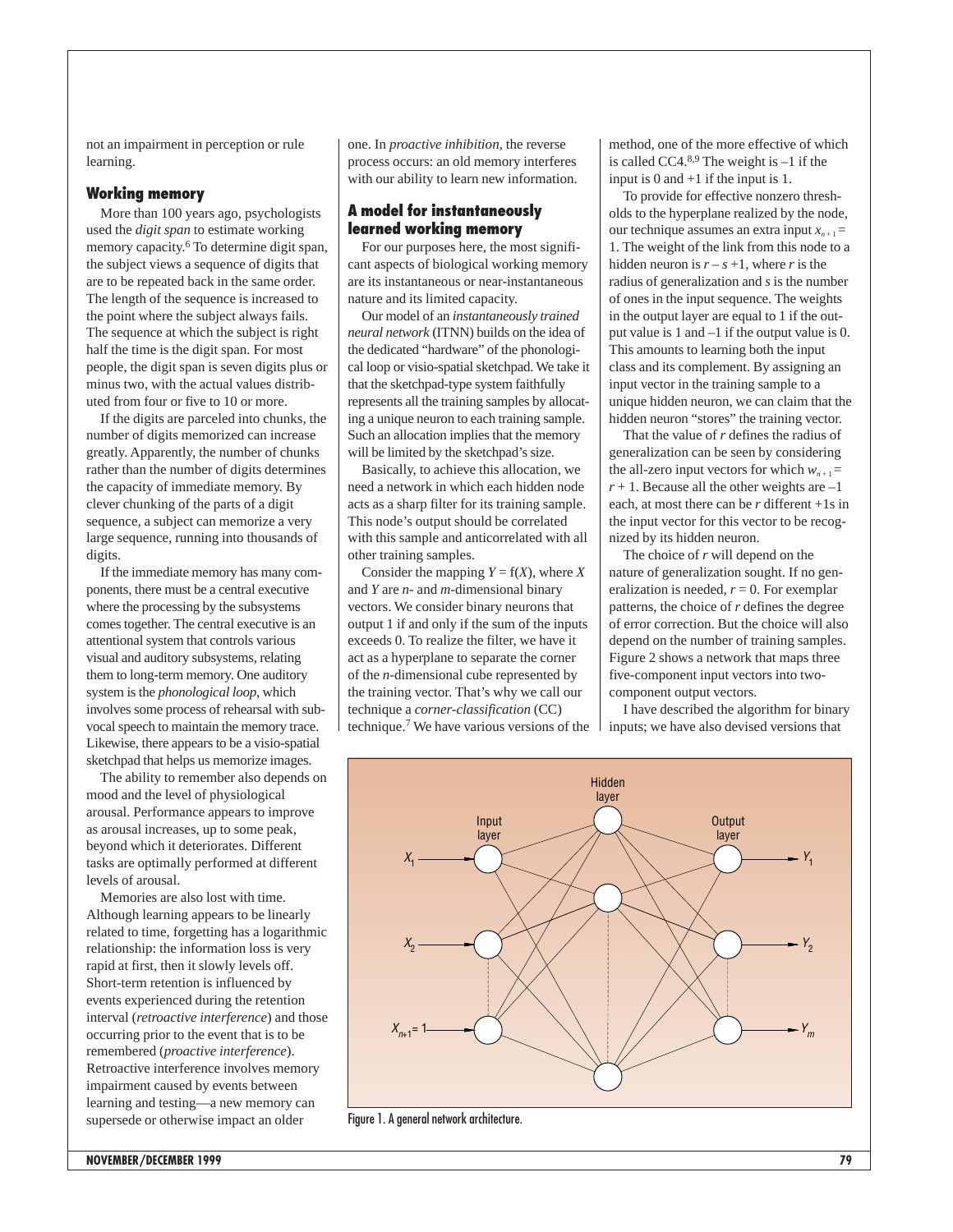work directly for analog inputs. Likewise, we have created versions where the radius of generalization changes adaptively for different points of the training routine, necessitating some recursive training.

#### **Forecasting a time series**

Time-series prediction is useful for errorsuppression in audio and video signals, in control, and for a variety of business applications. Part of the time series serves for finding the weights; the rest operates in a real-time application involving the time series. In most cases, the active size of the network remains fixed, just like the sketchpad of human working memory.

A sliding window of *w* preceding points serves to predict the next point in the time series. Figures 3 and 4 present results for a chaotic time series based on the logistic map.

In these examples, which are part of an ongoing study in my group, the data was quantized and unary-coded. Analog versions of the algorithms produce even better performance.

#### **Design of an intelligent metasearch engine**

Recent studies have shown that as indexable Web pages have increased to about 800 million (early 1999), the coverage of single standard search engines has decreased.<sup>10,11</sup> This coverage ranges from the lows of 2.2% for Euroseek and 2.5% for Lycos, to a high of 16% for Northern Light.

Standard search engines provide unequal access to Web pages, picking out those that have more links to them and preferring commercial sites to educational ones. Because they are also out of date, indexing new or modified pages can take months.



Figure 2. Network architecture for an example mapping.

Metasearch engines have emerged for just this reason. A metasearch engine submits the query term to several standard search engines, obtains the search results, throws away the redundant results, and combines and displays the rest in a consistent user interface.

But metasearch engines inherit the main drawbacks of limited precision and vulnerability to keyword spamming that plague the standard engines. Besides, they display their returns bunched in terms of the returns from the standard engines. So, irrelevant returns of Engine A appear above the more relevant returns of Engine B, solely because of the sequencing chosen.

In a recent study, we proposed a method of merging the returns using a classification method based on CC4.12 Because CC4 learns instantaneously, it lets us classify a metasearch engine's responses in terms of different relevance values.

In the metasearch neural network, the relevant Web pages obtained from different standard search engines are more similar to each other than to irrelevant pages and vice versa. The similarity could be best determined if the complete contents of the Web pages were reviewed. But this would be too complex and time-consuming, so we built a system that uses the titles and the summaries alone. This system considers two Web pages as similar in content if there are more common keywords in their titles and contents.

The method begins by taking the top few Web pages and the last few Web pages from each search engine; it assumes that their classification—relevant or irrelevant—is already known. The neural network is built using keywords from the Web pages. Each keyword maps into a 0 or 1, so the length of the input vector equals the number of the keywords chosen. The output is 1 if the Web page comes from the top of the list and 0 if it comes from the bottom. The neural network can assign all the Web pages to either of these two classes or assign a relevancy value that is a fraction between 1 and 0.

This method's performance would improve if we used HTML keywords and description metatags as well as the Dublin Core metadata standard in the classification. Currently, only about a third of all home pages use any keywords or description tags, and less than a percent use the Dublin Core metadata standard. But a neural-network-based system that gener